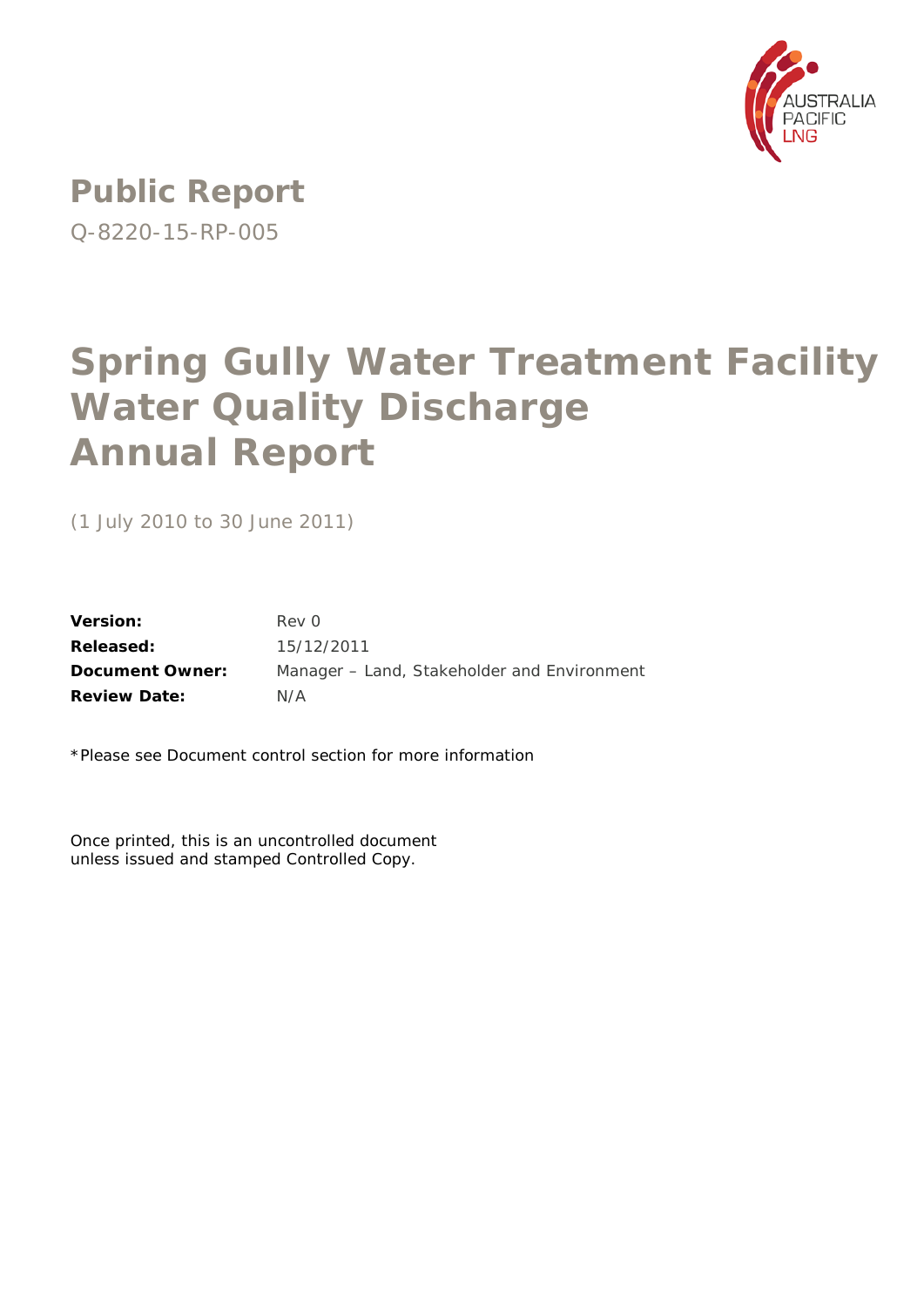

## **Contents**

| 1. Summary                                                  | 3                       |
|-------------------------------------------------------------|-------------------------|
| 2. Introduction                                             | 3                       |
| 3. Spring Gully Water Treatment Facility Scheme Description | $\overline{\mathbf{4}}$ |
| 3.1. Feed pond                                              | 5                       |
| 3.2. Filtration                                             | 5                       |
| 3.3. Reverse osmosis                                        | 6                       |
| 3.4. Treated CSG water conditioning                         | 6                       |
| 4. Approvals, Monitoring and Results                        | 6                       |
| 4.1. Approvals                                              | 6                       |
| 4.2. External laboratory monitoring                         | 6                       |
| 4.3. SGWTF online indicator monitoring                      | $\overline{7}$          |
| 5. Operational Performance                                  | $\overline{7}$          |
| 5.1. Review of operations                                   | $\overline{7}$          |
| 5.2. Audits completed                                       | $\overline{7}$          |
| 5.3. Data summary                                           | $\overline{7}$          |
| <b>Abbreviations and Aconyms</b>                            | 8                       |
| <b>Document Control</b>                                     | 9                       |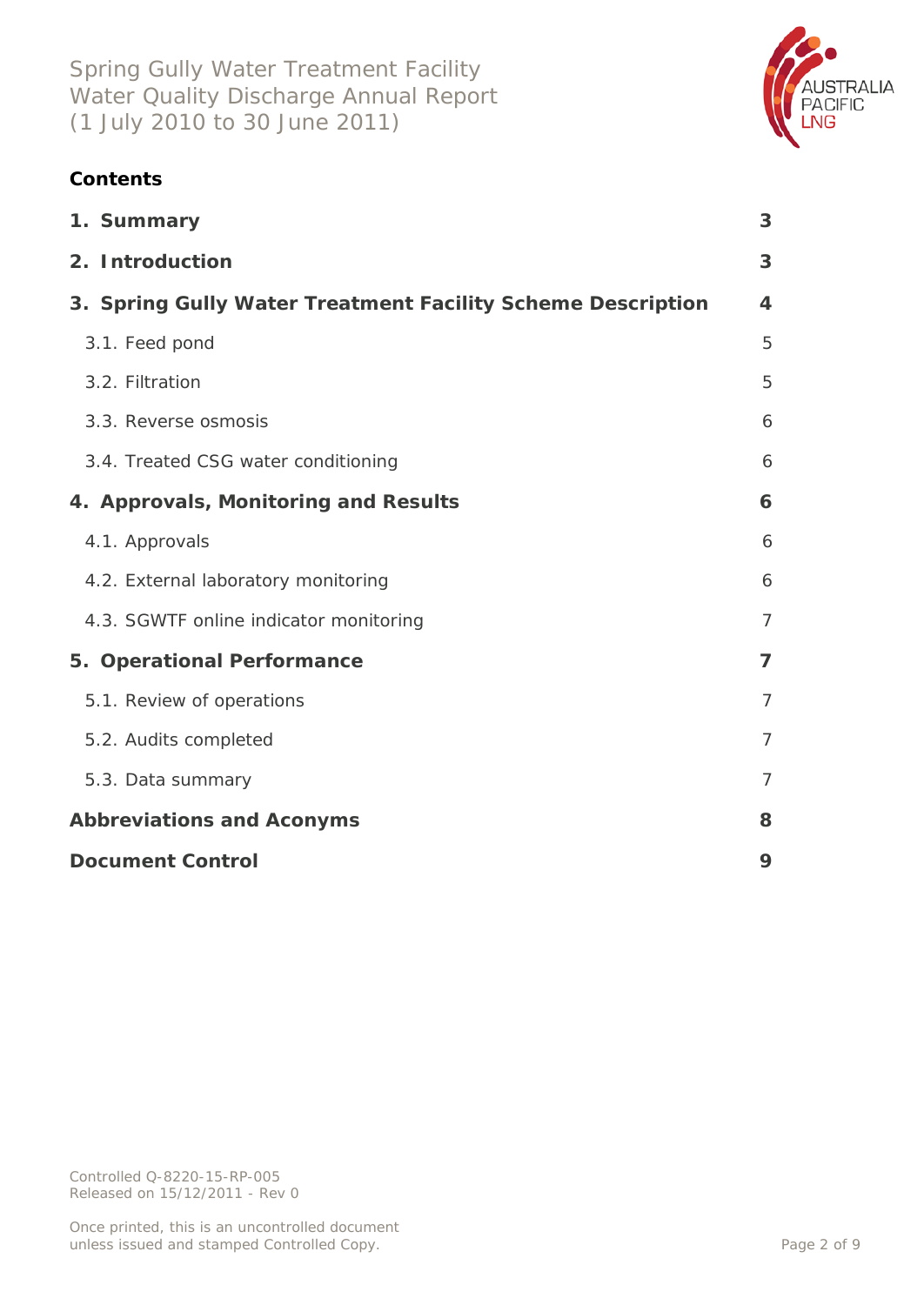

### <span id="page-2-0"></span>**1. Summary**

Australia Pacific LNG is a joint venture between Origin, ConocoPhillips and Sinopec, to deliver a coal seam gas (CSG) to liquefied natural gas (LNG) project which will deliver gas to domestic and overseas markets.

Australia Pacific LNG is the leading CSG producer in Queensland, supplying more than 40% of the State's domestic gas requirements.

The Spring Gully Water Treatment Facility (SGWTF) has been designed using the best available technology to treat water produced as part of the gas extraction process so that it can be put to a number of beneficial uses, primarily for irrigation of a 300 hectare pongamia plantation; and operations and construction activities. Any surplus treated CSG water is discharged into Eurombah Creek, which flows in to the Dawson River. Further, Australia Pacific LNG is also proposing to undertake a trial to inject treated CSG water into the precipice sandstone aquifer.

This is the first Annual Report for the SGWTF. Public health based water quality limits for the discharge of SGWTF's treated CSG water to Eurombah Creek were granted by the Department of Environment and Resource Management (DERM) on the 25 November 2010. Therefore, this annual report presents a summary of the SGWTF's overall performance for the reporting period 25 November 2010 to 30 June 2011.

## <span id="page-2-1"></span>**2. Introduction**

CSG production relies on the removal of water from the coal seams allowing gas to flow so that it can be readily extracted. The removed water is referred to as CSG water.

CSG water is brackish and alkaline in nature and therefore has very few applications for use. However, after treatment through a desalination process, CSG water can be put to effective and beneficial use.

The SGWTF is one of Australia Pacific LNG's major installations where CSG water is treated. The SGWTF uses the best available technologies to treat the water to a high standard. Once treated, the CSG water is used onsite for Australia Pacific LNG's business activities including a 300 hectare Pongamia irrigation plantation and construction activities. This reduces Australia Pacific LNG's reliance on other water resources.

The potential to develop an aquifer injection project close to the SGWTF is also been considered as an alternative use for the treated CSG water. The trials for this project are due to start in the first quarter of 2012.

Finally, the remaining treated CSG water is discharged to the Eurombah Creek, which flows in to the Dawson River. The Dawson River is an essential resource to the local communities and landowners in the region. It is the principal drinking water supply for the Cracow, Theodore, Moura, Baralaba, and Duaringa Townships located greater than two hundred kilometres downstream from the SGWTF, as well as being used for agricultural irrigation and to support local industries. Protection is therefore vital to ensure its long term sustainable use. Modelling has shown that the treated CSG water discharged from SGWTF, on average makes up less than 1% of the total flow at the closest drinking water supply (i.e. at the Gyranda Weir).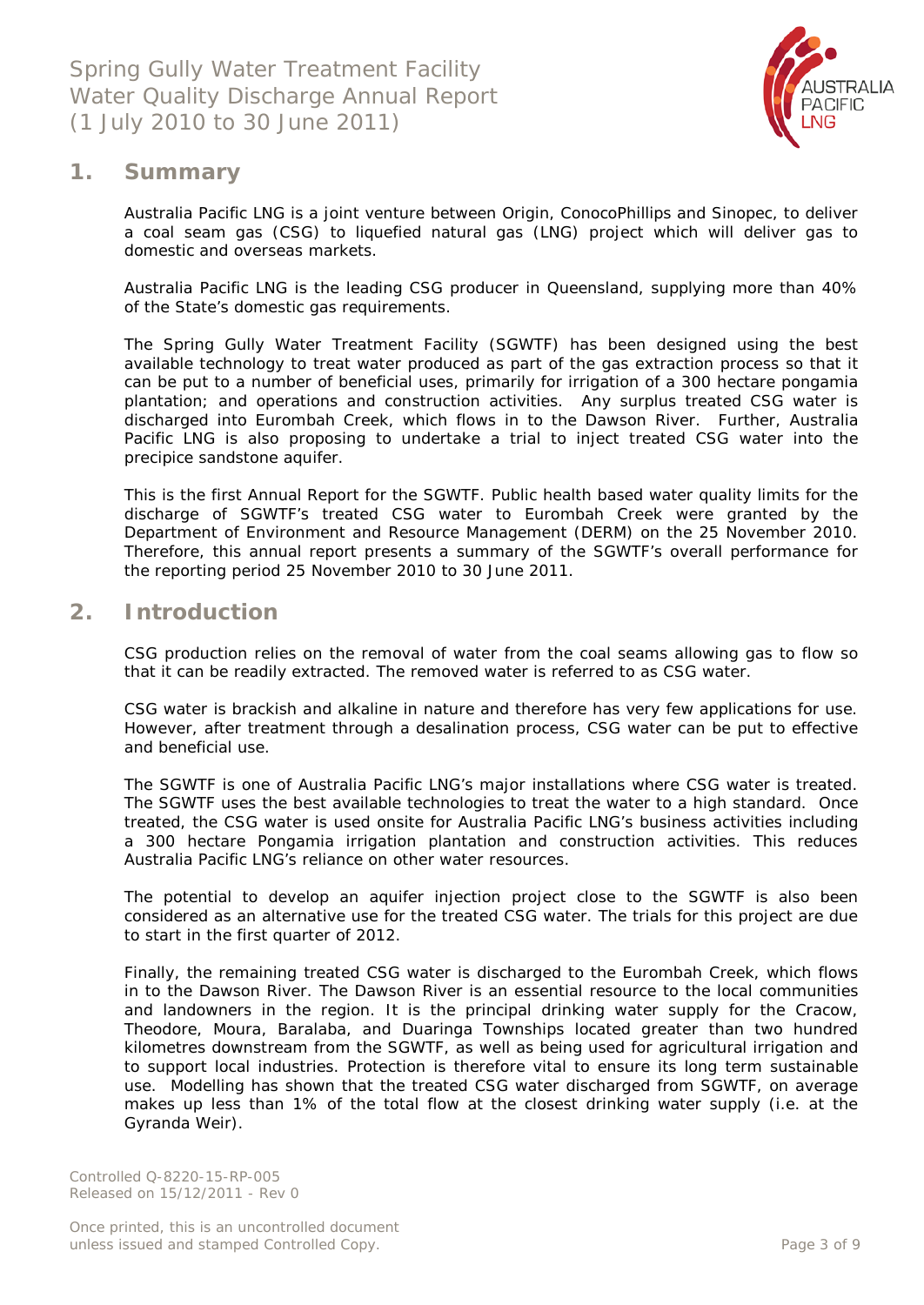Spring Gully Water Treatment Facility Water Quality Discharge Annual Report (1 July 2010 to 30 June 2011)





#### **Figure 1 - SGWTF Discharge Location**

In presenting this information Australia Pacific LNG honours its commitment to providing transparency and ensuring the community, landowners and other key stakeholders have confidence that the treated CSG water can safely be discharged into a source of drinking water.

All the reporting is publically available and can be viewed and downloaded from the Australia Pacific LNG website at: www.aplng.com.au/newsroom/publications.

Any enquiries relating to this report should be made to toll free number 1800 526 369.

Alternatively, general enquires can be made by email [\(contact@aplng.com.au\)](mailto:contact@aplng.com.au) or mail to Australia Pacific LNG Pty Limited, GPO Box 148, Brisbane, QLD, 4001.

## <span id="page-3-0"></span>**3. Spring Gully Water Treatment Facility Scheme Description**

The SGWTF uses a series of water screening, filtration and desalination processes to remove impurities from the CSG water to ensure its safety and reliability for supply into a drinking water source and beneficial uses.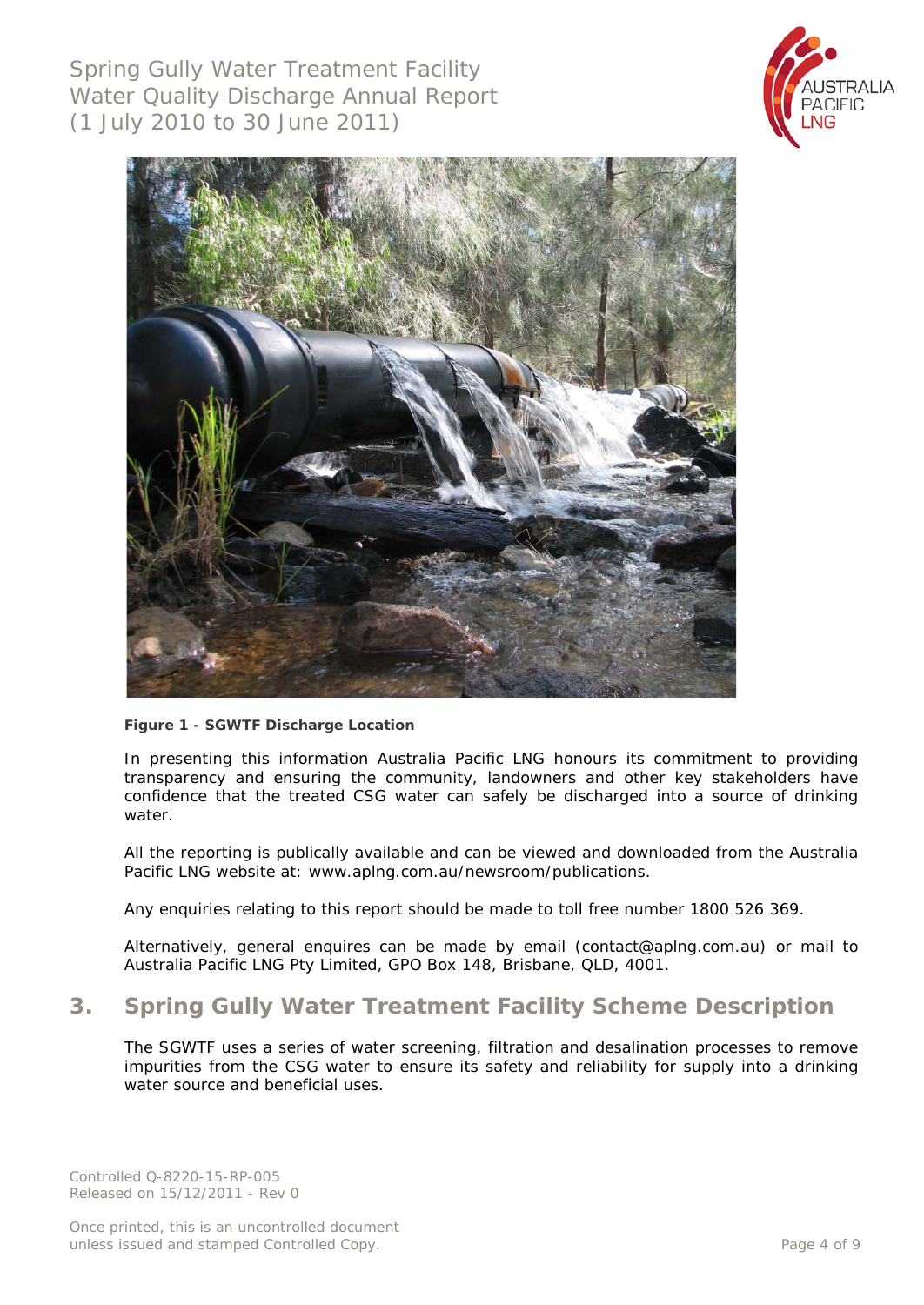Spring Gully Water Treatment Facility Water Quality Discharge Annual Report (1 July 2010 to 30 June 2011)



The key treatment processes include:

- Feed pond;
- Filtration;
- Reverse osmosis; and
- Treated CSG water conditioning.



**Figure 2 – SGWTF Process Schematic**

<span id="page-4-0"></span>**3.1. Feed pond**

Untreated CSG water gathered from the gas field is temporarily stored in a feed pond prior to its treatment by the SGWTF. The feed pond holds the CSG water for approximately one to two weeks. This allows the settlement of coarse suspended sediments and provides opportunity for the CSG water to aerate and oxygenate.

<span id="page-4-1"></span>**3.2. Filtration**

The CSG water is then passed through a coarse filter and then a fine filter to remove any particles or suspended sediments that have not settled within the feed pond. A disinfectant commonly used in domestic water treatment facilities is also added after the filtration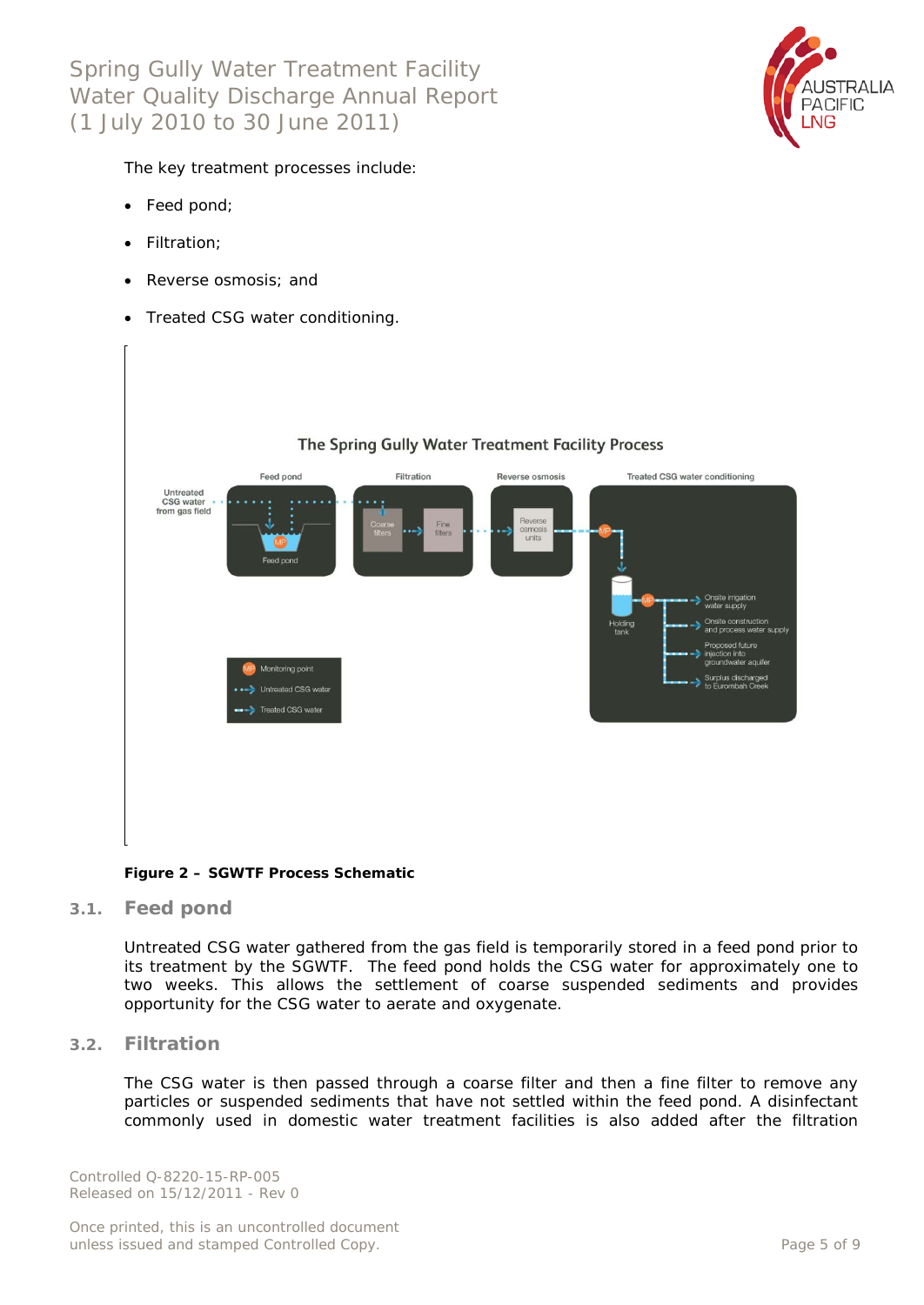

process to protect the treatment system and membranes used in the following reverse osmosis process.

#### <span id="page-5-0"></span>**3.3. Reverse osmosis**

Reverse osmosis involves passing the CSG water through fine membranes at high pressure. This removes most of the dissolved salts and other trace elements. At this point the water is either transferred to beneficial reuse applications on site or discharged.

#### <span id="page-5-1"></span>**3.4. Treated CSG water conditioning**

The pH and conductivity of the treated CSG water is continuously monitored to ensure it is safe to use or discharge. Where the treated CSG water is discharged to Eurombah Creek, a calcium salt is added. This conditioning is undertaken to ensure a minimum level of this element is present in Eurombah Creek to protect the environment. Calcium is normally present at much higher concentrations in river waters and municipal drinking water supplies.

## <span id="page-5-2"></span>**4. Approvals, Monitoring and Results**

#### <span id="page-5-3"></span>**4.1. Approvals**

To be able to discharge into a source of public drinking water, Australia Pacific LNG had to gain approval from the Queensland Government's Department of Environment and Resource Management (DERM). Public health based water quality limits for the discharge of SGWTF's treated CSG water to Eurombah Creek was granted on the 25 November 2010. Regular and comprehensive water quality monitoring is currently undertaken to guarantee the ongoing effectiveness of the SGWTF in treating CSG water.

This monitoring includes:

- Periodic external, independent testing of the untreated and treated CSG water quality; and
- Continuous live monitoring throughout various stages of the SGWTF process to ensure operational performance against the plant's design specifications.

Australia Pacific LNG is currently seeking an exclusion decision under the *Water Supply (Safety and Reliability) Act 2008* for the discharge of treated CSG water to Eurombah Creek. This exclusion decision is required as Australia Pacific LNG does not have a material impact on any downstream drinking water supplies.

DERM has approved the use of treated CSG water from the SGWTF for the proposed aquifer injection project trial. The aquifer injection trial is expected to commence in the first quarter of Year 2012.

#### <span id="page-5-4"></span>**4.2. External laboratory monitoring**

The CSG water and treated CSG water is periodically sampled and sent to an independent laboratory for testing. The sampling takes place at two monitoring locations:

- At the feed pond; and
- On exit from the desalination process (immediately prior to discharge).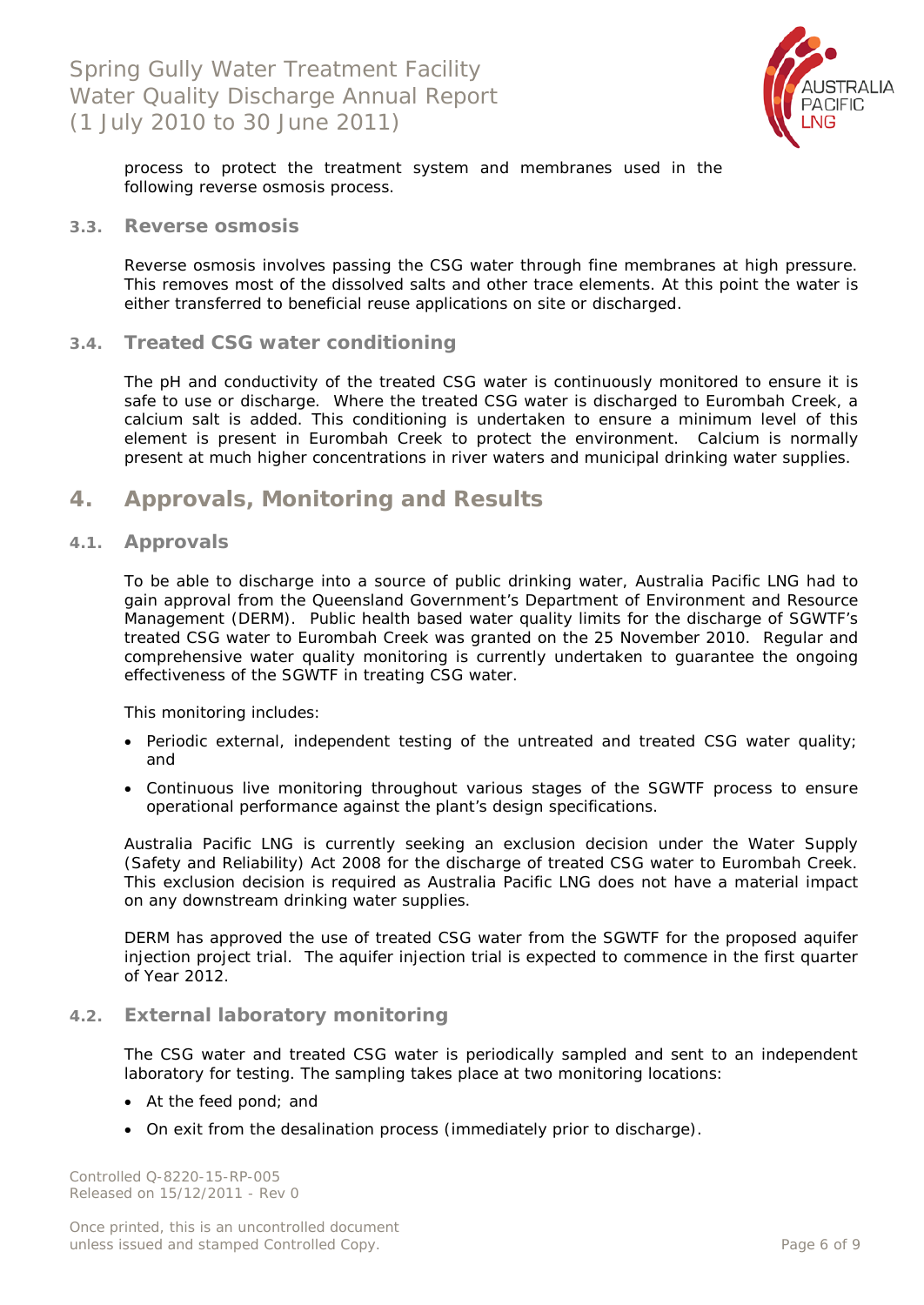

The samples are tested for a comprehensive range of parameters and a summary of the monitoring undertaken has been previously published in quarterly discharge water quality reports (available on the Australia Pacific LNG website: [www.aplng.com.au/newsroom/publications\)](http://www.aplng.com.au/newsroom/publications).

This water quality monitoring is undertaken using an industry-wide protocol developed by Standards Australia and DERM. Following these standards ensures the water samples are correctly obtained, stored and transported to allow accurate and representative testing in the laboratory.

The water is tested at the Queensland Health Forensic and Scientific Services laboratory. This laboratory is independent to Australia Pacific LNG's operations and is National Association of Testing Authorities (NATA) accredited.

*"NATA is the authority that provides independent assurance of technical competence through a proven network of best practice industry experts for customers who require confidence in the delivery of their products and services"* – NATA website.

<span id="page-6-0"></span>**4.3. SGWTF online indicator monitoring**

The SGWTF has a number of online monitoring probes located throughout the treatment process. These provide real-time data about water quality. The online monitoring looks at a number of fundamental indicator parameters including pH, turbidity and conductivity.

It is not practical to continually test all of the parameters that are externally monitored; however the indicators checked by the online system provide a view of the performance of the facility. Should any of these indicators vary from their expected limits, the onsite use and discharge to any source of drinking water supply is suspended immediately until further investigation and monitoring is undertaken and any required corrections made.

## <span id="page-6-1"></span>**5. Operational Performance**

#### <span id="page-6-2"></span>**5.1. Review of operations**

The SGWTF produced approximately 750ML of treated CSG water during the reporting period. Approximately 530ML was discharged to Eurombah Creek, 210ML was used for irrigation of the Pongamia plantation and 10ML was used for construction activities.

#### <span id="page-6-3"></span>**5.2. Audits completed**

No external audits were required within the reporting period.

#### <span id="page-6-4"></span>**5.3. Data summary**

The quality of treated CSG water, discharged to Eurombah Creek met the public health discharge water quality limits at all times during the reporting period. This confirms the SGWTF processes are both safe and reliable at treating CSG water prior to its discharge into a source of drinking water.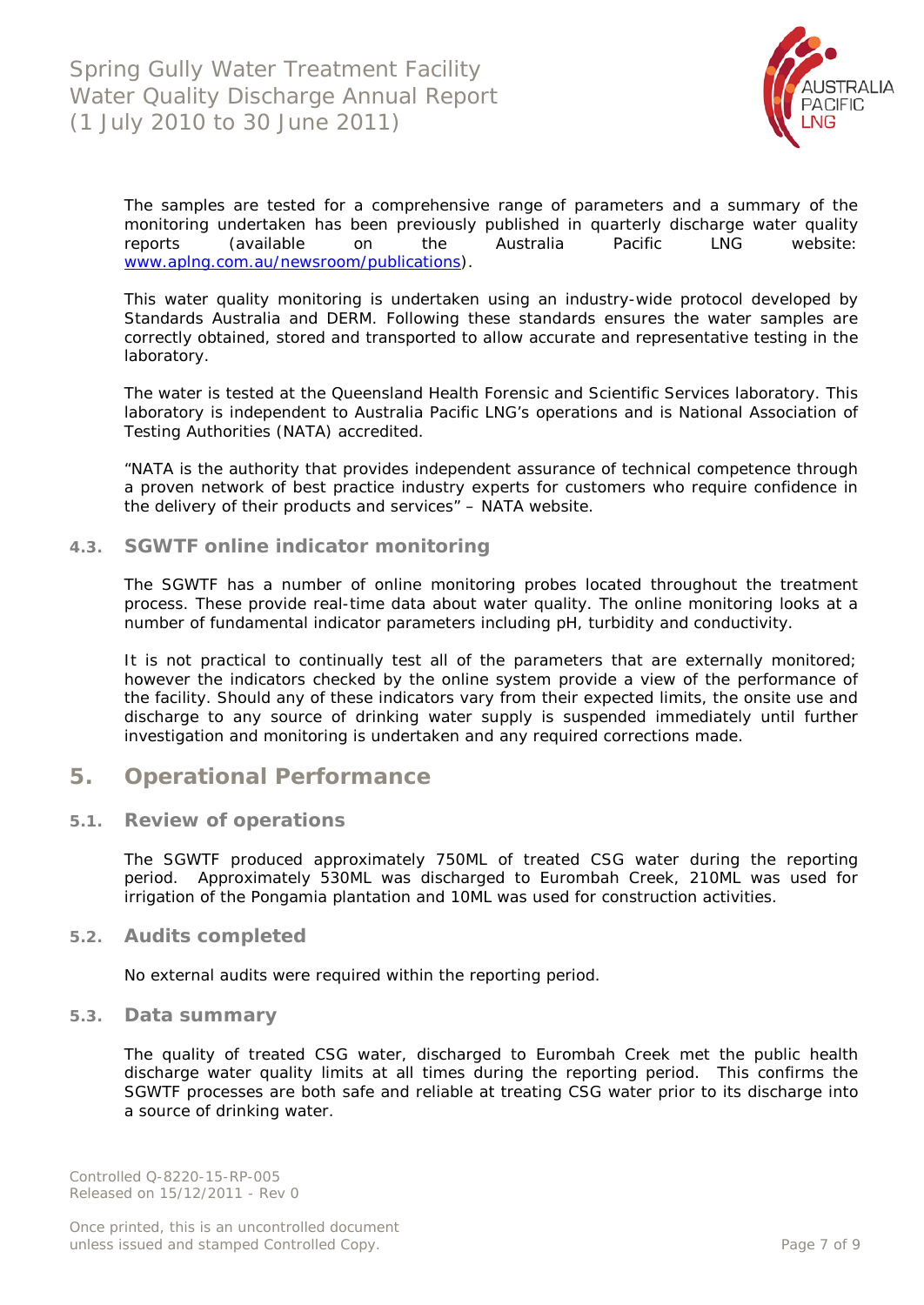

Public health based water quality limits for the discharge of SGWTF's treated CSG water to Eurombah Creek was granted on the 25 November 2010. Of the 31 weeks for the reporting period, there were 23 sampling occasions where discharge to Eurombah Creek was occurring. Of these 23 sampling occasions:

- On two occasions no safe access to the SGWTF was possible due to regional flooding.
- On nine occasions no safe access to the discharge location was possible due to rain. Samples were taken at the SGWTF holding tank for these occasions.

A summary of the monitoring data collected for the reporting period is provided in the previously published quarterly discharge water quality reports (available on the Australia Pacific LNG website www.aplng.com.au/newsroom/publications).

| Term/Abbreviation/Acronym | <b>Definition</b>                                 |  |
|---------------------------|---------------------------------------------------|--|
| Australia Pacific LNG     | Australia Pacific LNG Pty Limited                 |  |
| CSG                       | Coal seam gas                                     |  |
| <b>DFRM</b>               | Department of Environment and Resource Management |  |
| <b>LNG</b>                | Liquefied natural gas                             |  |
| <b>NATA</b>               | National Association of Testing Authorities       |  |
| <b>ND</b>                 | Not detected                                      |  |
| <b>QLD</b>                | Queensland                                        |  |
| <b>SGWTF</b>              | Spring Gully Water Treatment Facility             |  |
| the Act                   | Water Supply (Safety and Reliability) Act 2008    |  |

## <span id="page-7-0"></span>**Abbreviations and Acronyms**

This Report has been produced in accordance with the Queensland Government's *Public Reporting Guideline for Recycled Water Schemes* (DERM, 2011) and the *Water Supply (Safety and Reliability) Act 2008* (the Act). Australia Pacific LNG is currently seeking an 'exclusion decision' under the Act as it is believed that the discharge of treated CSG water from SGWTF to Eurombah Creek will not have a material impact on drinking water supplies.

DERM granted an 'exclusion decision' under the Act on the 21 September 2011 allowing treated CSG water from the SGWTF to be used in the aquifer injection project trails due to commence in the first quarter of Year 2012.